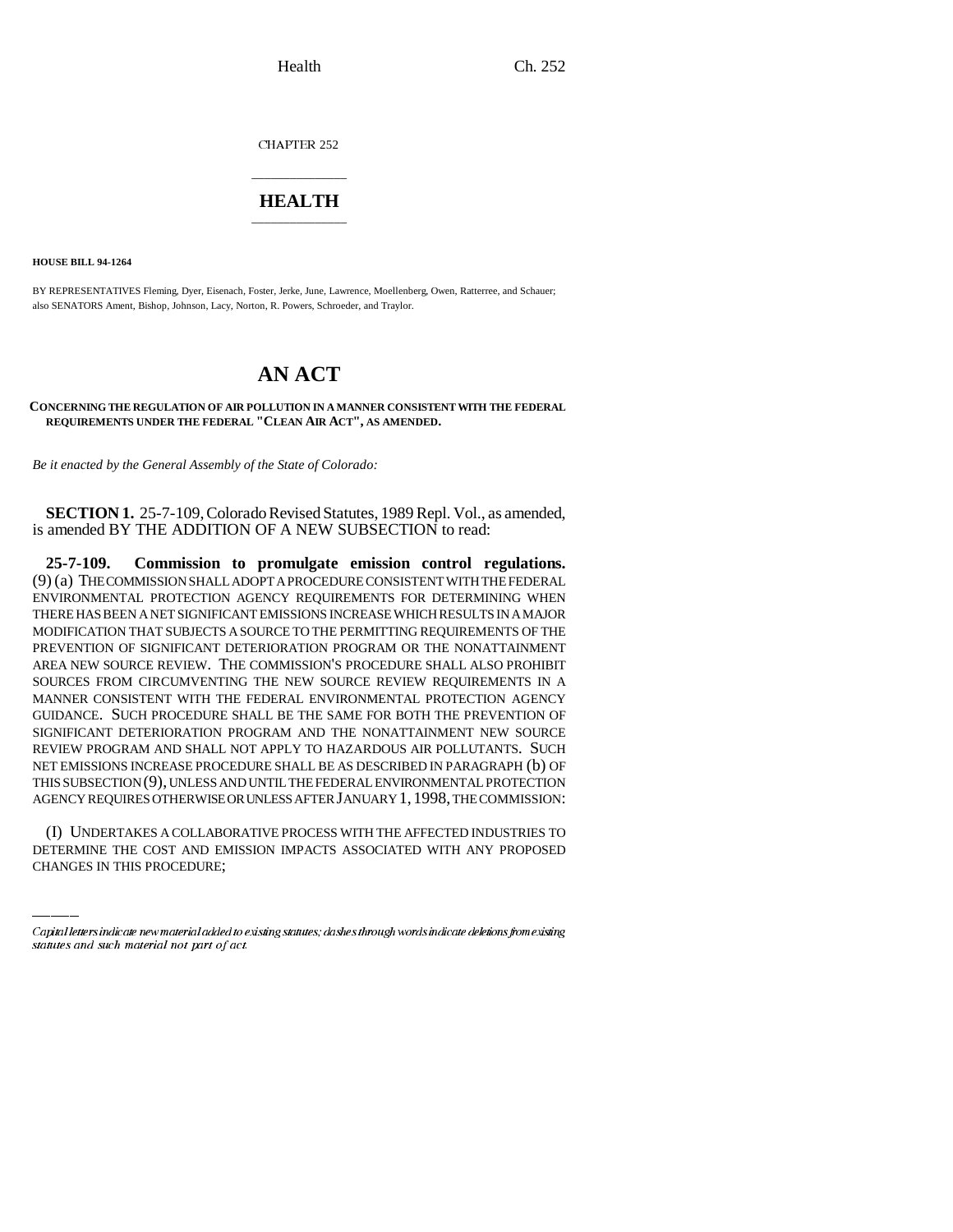(II) REVIEWS AT LEAST THREE YEARS OF EMISSIONS INCREASES AND DECREASES UNDER THE PROCEDURES DESCRIBED IN PARAGRAPH (b) OF THIS SUBSECTION (9);

(III) DELIVERS REPORTS ON THE MATTERS REQUIRED IN SUBPARAGRAPHS (I) AND (II) OF THIS PARAGRAPH (a) TO THE GENERAL ASSEMBLY FOR ITS REVIEW;

(IV) DETERMINES THROUGH RULE-MAKING THAT AN APPLICABILITY PROCEDURE FOR MAJOR MODIFICATIONS MORE STRINGENT THAN THAT DESCRIBED IN PARAGRAPH (b) OF THIS SUBSECTION (9) IS EQUITABLE WHEN CONSIDERING MINOR, AREA, AND MOBILE SOURCE CONTROLS; AND

(V) DETERMINES THROUGH RULE-MAKING THAT SUCH MORE STRINGENT APPLICABILITY PROCEDURE IS NECESSARY TO ATTAIN AND TO MAINTAIN THE NATIONAL AMBIENT AIR QUALITY STANDARDS.

(b) THE PROCEDURE FOR DETERMINING WHEN THERE HAS BEEN A NET SIGNIFICANT EMISSIONS INCREASE SHALL BE CONSISTENT WITH REQUIREMENTS OF THE FEDERAL ENVIRONMENTAL PROTECTION AGENCY AND:

(I) SUCH REQUIREMENTS SHALL APPLY ONLY IF THERE IS, IN THE FIRST INSTANCE, A SIGNIFICANT EMISSIONS INCREASE FROM AN INDIVIDUAL PROPOSED PROJECT OR MODIFICATION. IF THE INDIVIDUAL PROPOSED PROJECT OR MODIFICATION WILL NOT RESULT IN A SIGNIFICANT EMISSIONS INCREASE, IT SHALL BE EXEMPT FROM THE PREVENTION OF SIGNIFICANT DETERIORATION PROGRAM AND THE NONATTAINMENT AREA NEW SOURCE REVIEW REQUIREMENTS.

(II) IF A PROJECT OR MODIFICATION IS NOT EXEMPT UNDER SUBPARAGRAPH (I) OF THIS PARAGRAPH (b), EACH POLLUTANT FOR WHICH THE PROJECT RESULTS IN A SIGNIFICANT EMISSIONS INCREASE SHALL BE SUBJECT TO THE PREVENTION OF SIGNIFICANT DETERIORATION PROGRAM OR THE NONATTAINMENT AREA NEW SOURCE REVIEW REQUIREMENTS ONLY IF THE SUM OF ALL SOURCE-WIDE, NON-DE MINIMIS, CONTEMPORANEOUS, AND CREDITABLE EMISSIONS INCREASES AND DECREASES OF THAT POLLUTANT OR THAT REGULATED PRECURSOR EXCEED APPLICABLE SIGNIFICANCE LEVELS. EACH SPECIFIC REGULATED PRECURSOR SHALL BE CONSIDERED INDEPENDENTLY IN DETERMINING APPLICABLE SIGNIFICANCE LEVELS.

(III) IN DETERMINING THE NON-DE MINIMIS NET EMISSIONS INCREASE DURING THE CONTEMPORANEOUS PERIOD, THE COMMISSION'S PROCEDURES SHALL BE CONSISTENT WITH THE FEDERAL ENVIRONMENTAL PROTECTION AGENCY'S REVIEW PROCEDURE FOR DETERMINING NET EMISSIONS INCREASES AND DECREASES. NON-DE MINIMIS INCREASES SHALL EXCLUDE ALL INCREASES WHICH WOULD BE EXEMPT UNDER COMMISSION RULES FROM A REQUIREMENT TO OBTAIN A CONSTRUCTION PERMIT UNDER SECTION 25-7-114.2.

**SECTION 2.** 25-7-109.3 (2), Colorado Revised Statutes, 1989 Repl. Vol., as amended, is amended to read:

**25-7-109.3. Colorado hazardous air pollutant control and reduction program.** (2) The commission may only promulgate regulations pertaining to hazardous air pollutants as defined in section 25-7-103 (13) in accordance with this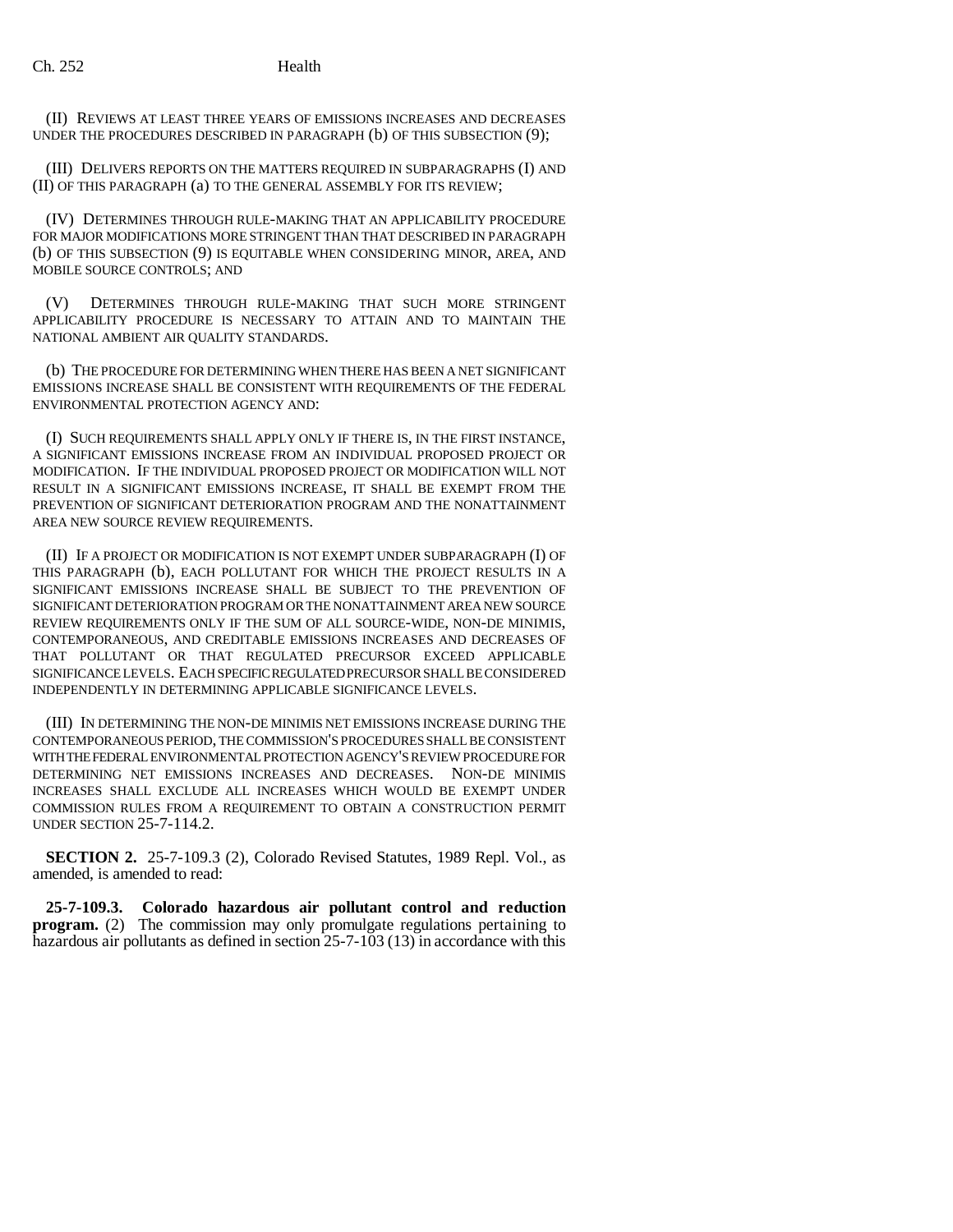section. In order to minimize additional regulatory and compliance costs to the state's economy, any program created by the commission pursuant to this section shall contain a provision which exempts those sources or categories of sources which it determines to be of minor significance from the requirements of the program. CONSISTENT WITH THE PROVISIONS OF SECTION 25-7-105.1, THE COMMISSION SHALL AUTHORIZE SYNTHETIC MINOR SOURCES OF HAZARDOUS AIR POLLUTANTS BY THE ISSUANCE OF CONSTRUCTION PERMITS OR PROHIBITORY RULES OR OTHER REGULATIONS. SUCH PERMITS, RULES, OR REGULATIONS SHALL ONLY BE AS STRINGENT AS NECESSARY TO ESTABLISH SYNTHETIC MINOR STATUS. THE COMMISSION SHALL EXPEDITIOUSLY IMPLEMENT THIS SUBSECTION (2) TO ASSURE THAT ALL SOURCES MAY BE ABLE TO TIMELY QUALIFY AS A SYNTHETIC MINOR SOURCE, THEREBY AVOIDING THE COSTS OF THE OPERATING PERMIT PROGRAM.

**SECTION 3.** The introductory portion to 25-7-112 (1), Colorado Revised Statutes, 1989 Repl. Vol., as amended, is amended, and the said 25-7-112 is further amended BY THE ADDITION OF A NEW SUBSECTION, to read:

**25-7-112. Air pollution emergencies endangering public health anywhere in this state.** (1) Whenever the division determines, after AN investigation INITIATED EITHER INDEPENDENTLY BY THE DIVISION OR UPON THE REQUEST OF AN AFFECTED MEMBER OF THE PUBLIC LIVING OR WORKING IN THE VICINITY OF A SUSPECTED DISCHARGE, that any person is either engaging in any activity involving a significant risk of air pollution or is discharging or causing to be discharged into the atmosphere, directly or indirectly, any air pollutants and such activity or discharge constitutes a clear, present, and immediate danger to the environment or to the health of the public, or that any such activity or discharge of air pollutants, if permitted to continue unabated, will result in a condition of clear, present, and immediate danger to the health of the public, the division shall:

(1.5) (a) IF, UPON THE REQUEST OF A MEMBER OF THE PUBLIC AS DESCRIBED IN SUBSECTION (1) OF THIS SECTION, THE DIVISION CHOOSES TO INVESTIGATE A SUSPECTED DISCHARGE, THE DIVISION SHALL REPORT THE RESULT OF ITS INVESTIGATION TO THE PERSON WHO MADE THE REQUEST AND SHALL MAKE SUCH RESULT PUBLIC NO LATER THAN SIXTY DAYS AFTER THE COMPLETION OF THE INVESTIGATION. IF THE PERSON WHO MADE THE REQUEST IS DISSATISFIED WITH THE RESULT OF THE INVESTIGATION, OR IF NO INVESTIGATION WAS MADE, SUCH PERSON MAY COMPLAIN TO THE COMMISSION BY PETITION.

(b) UPON RECEIPT OF A PETITION FILED UNDER PARAGRAPH (a) OF THIS SUBSECTION (1.5), THE COMMISSION SHALL PROMPTLY GIVE NOTICE OF RECEIPT OF THE PETITION TO THE OWNER OR OPERATOR OF THE SOURCE OF THE ALLEGED DISCHARGE, AND, AFTER CONSIDERING THE PETITION, THE RESPONSE, IF ANY, OF SUCH OWNER OR OPERATOR, AND THE RESPONSE OF THE DIVISION, THE COMMISSION SHALL RESPOND TO THE PETITION WITHIN FORTY-FIVE DAYS AFTER RECEIPT BY:

(I) ORDERING THE DIVISION TO PROCEED WITH A NEW OR FURTHER INVESTIGATION UNDER THIS SECTION OR SECTION 25-7-113; OR

(II) DENYING THE PETITION AND STATING THE REASONS FOR DENIAL, WHICH MAY INCLUDE, BUT ARE NOT LIMITED TO, THE LACK OF A SUBSTANTIAL FACTUAL BASIS, THE ALLEGATION OF FACTS SUBSTANTIALLY SIMILAR TO THOSE AT ISSUE IN A PREVIOUS OR